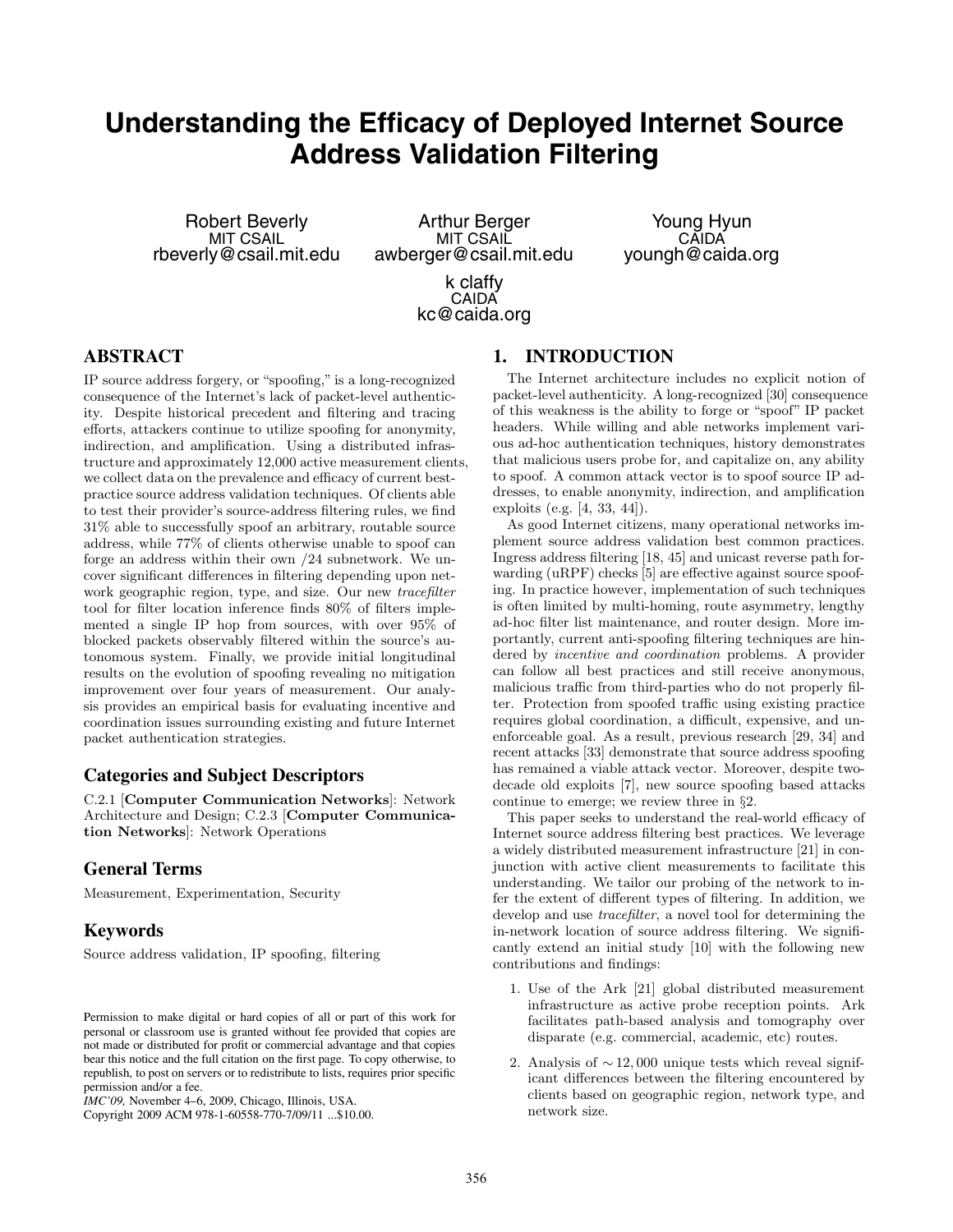- 3. 31% of clients are able to spoof an arbitrary, routable source address, indicating that attackers are likely to find a subset of compromised hosts from which to spoof. 77% of clients otherwise unable to spoof can forge an address within their same /24 subnetwork.
- 4. Existing filtering deployment handles the simple case of private addresses, but has difficulty with routable addresses. Of clients able to spoof, only ∼20% could spoof a private address, while 68% and 98% could spoof an unallocated and routable address respectively.
- 5. tracefilter, a source address validation filter location tool. Tracefilter finds 80% of filters a single IP hop from sources while 95% of blocked packets are filtered within the source's autonomous system.
- 6. Longitudinal analysis revealing no improvement in the deployment or efficacy of Internet best practices antispoofing filtering.

Our analysis provides an empirical basis for understanding the incentive and coordination issues surrounding existing techniques and informs strategies for Internet packet authentication in the future.

## **2. UNDERSTANDING THE THREAT**

IP spoofing is the enabling force behind recent Denial of Service (DoS) attacks observed in operational provider networks, with some attacks consuming all available bandwidth on even 40Gbps links [4]. However, spoofing is no longer limited to simple DoS attacks, but is used in a multitude of ways. Here we illuminate three different recent exploits reliant on the ability to spoof source addresses. The diversity of new exploits attests both to the continued threat of spoofing-based attacks as well as the ability to spoof on the Internet.

## **2.1 DNS Amplifier Bandwidth Attack**

Figure 1 illustrates a bandwidth-based DoS attack that relies on spoofing for reflection [35], amplification and anonymity. We assume the attacker finds or places a large TXT record in the Domain Name Service (DNS) system. The attacker sends spoofed DNS queries with the victim's source address to many public DNS servers. Each request queries for the large TXT record. The public DNS servers retrieve the record and send it to the spoofed IP address, i.e. the victim. Thus, each small DNS query packet from the attacker is amplified and the victim cannot identify the true source. Because the result is cached by the intermediate DNS server, the attacker can continually query the servers and generate a DoS attack from innocent third parties.

This attack is difficult to defend against since the thirdparty DNS servers cannot distinguish legitimate requests from spoofed ones and traffic filtering is impractical against DNS traffic. Further, the attacker can find or dynamically create many different domains to evade detection. Such DNS attacks<sup>1</sup> have been seen in the wild by the operational community [32].



**Figure 1: DNS Amplifier: 1) Attacker spoofs DNS request with victim's source for large TXT record. 2) Third-party DNS servers fetch and cache record. 3) Server responds to victim. Attacker's small query packets are amplified and victim cannot identify attack source.**

#### **2.2 In-Window TCP Reset Attack**

A recent, non-bandwidth attack uses spoofed source TCP reset packets [43]. A TCP stack that receives a reset with a sequence number within its current window terminates the connection. Typically sessions are protected from thirdparty resets through port obfuscation, short duration and small window size. However, high-speed links with large bandwidth-delay products and well-known, long-lived flows creates a situation where an attacker can randomly find a valid in-window sequence number. Such attacks can disrupt persistent tunnels and even IP routing.

#### **2.3 Spam Filter Circumvention Attack**

Due to the widespread prevalence of worms, viruses and bot-farms used to send unsolicited commercial email, providers often prevent hosts on their network from establishing random SMTP (TCP port 25) connections and force user authentication with their own Mail Transfer Agent (MTA). The final new attack we mention does not disrupt the network but is instead a clever means to circumvent such providerbased spam filtering. Known as "fantasy mail," this attack has been repeatedly observed on production networks [31].

In Figure 2, we assume the spammer controls a zombie. Because the zombie's provider filters outbound SMTP SYN traffic, control of the zombie provides no additional advantage to the spammer. Instead, the spammer finds a second network that permits spoofing; recent attacks use dialup. The spammer sends a TCP SYN to port 25 of a public MTA with the zombie's source address. The zombie forwards the SYN-ACK from the MTA to the spammer over a direct TCP connection or other back-channel. The spammer can then send the correct spoofed packet to complete the TCP three-way handshake. By repeating for all packets, the spammer circumvents the provider's filter and spam appears to originate from the zombie. In this case the filters confuse network operators who cannot determine how the zombie sent the spam.

This example highlights the fact that seemingly straight forward filtering rules are exploitable – the operator assumed that the stateless, unidirectional filter sufficed to prevent a successful SMTP TCP connection. A second filter rule blocking incoming traffic with source port 25 defends against this specific asymmetric traffic spoofing attack. However,

<sup>1</sup>Additionally, the DNS recently experienced widespread cache poisoning attacks reliant on IP spoofing [44].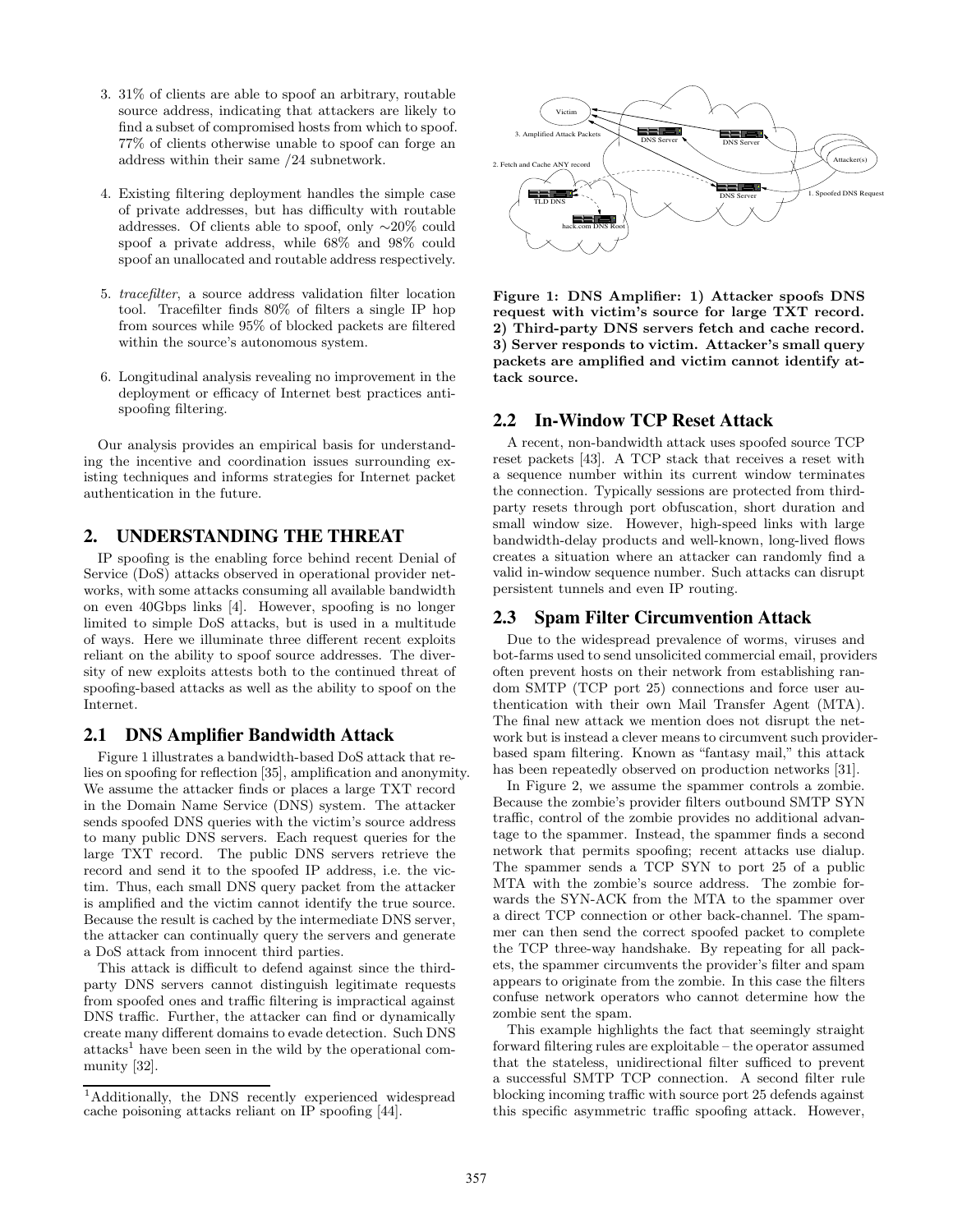

**Figure 2: Circumventing Filters: spammer controls zombie on a network that filters outbound TCP port 25 SYNs. 1) Spammer spoofs SYN from dialup network with the zombie's source address. 2) MTA replies to zombie with a SYN/ACK. 3) Zombie forwards the MTA's packets back to the spammer.**

real-world deployments often involve distinct inbound and outbound SMTP servers, necessitating more rules. In order to cover all possible corner cases and exceptions, these rules quickly become complex, error-prone, and difficult to keep updated. The cost of a false filtering, where valid traffic is accidentally filtered, is quite high. Thus, providers often elect to simply forgo even simple source validation filtering.

In sum, network operators cannot reliably anticipate or defend against the next exploit or shift in attack patterns that leverage spoofing.

#### **3. METHODOLOGY**

Our methodology is based on a public "spoofer tester" application we built that allows voluntary users to test their Internet provider. The IP Spoofer Project page, http:// spoofer.csail.mit.edu, hosts the software and provides continually updated statistics<sup>2</sup>.

#### **3.1 High-Level Operation**

Our measurement infrastructure includes a single control server and approximately 30 globally distributed reception endpoints. Each endpoint is a member of CAIDA's Archipelago ("ark") project [21]. The distribution of ark nodes on various commercial, academic, and research networks around the world enables study of disparate paths with potentially different policies.

An invocation of the test begins with the client establishing a TCP connection with our control server as depicted in Figure 3 (step 1). After handshaking, the server instructs the client to perform a series of probes specified in a test scenario. A test scenario contains ( $src\_ip$ ,  $dst\_ip$ , timestamp, id, hmac) tuples. The  $src\_ip$  and  $dst\_ip$  fields specify respectively the source and destination IP address to use for the probe. The source addresses are chosen to infer specific best-practice filter types and policies, described in §3.2. Destination addresses are drawn from the set of ark nodes with available testing capacity. The  $id$  is a unique random 14-byte probe identifier. Finally, the timestamp and Hash Message Authentication Code (HMAC) allow the ark nodes to authenticate the validity of an incoming probe and prevent replay attacks against the measurement infrastructure.



**Figure 3: Spoofer test operation: 1) Clients receive test scenario from control server. 2) Scenarios involve sourcing a series of spoofed and non-spoofed UDP probe packets to ark nodes across the Internet. 3) Control server disambiguates and analyzes the results.**

Test probes use UDP destination port 53 while the TCP control connection uses port 80. These ports correspond to the well-known DNS and HTTP ports respectively. While these ports are typically open, the tester detects any port blocking in order to ensure that no secondary filtering effects pollute the measurements.

As part of the test scenario, the client sends non-spoofed UDP packets with a fixed initial time-to-live (TTL). The purpose of the initial round of legitimate UDP packets is two-fold: first to guarantee that traffic can pass on UDP port 53 unimpeded and second to measure the path length. In the event that non-spoofed packets are blocked or sent through a transparent proxy, the test terminates.

Using the addresses specified in each test scenario tuple, the client next attempts to send a series of spoofed UDP packets to each ark receiver (step 2). The client copies the corresponding identifier, timestamp and HMAC into the probe's payload. To mitigate potential loss or bias, the test sends five packets for each source and destination address pair with a random inter-packet delay between (0, 500]ms. Ark nodes receive and validate incoming UDP probes, publishing valid test data into the ark tuple-space.

Each probe faces one of five possible outcomes. First, the operating system may prevent the application from sending the packet. While we largely mitigate operating system restrictions by falling back to raw Ethernet as necessary, a small number of configurations preclude even low-level spoofing. The tester detects instances of operating system blockage by trapping all failed calls to send traffic on the raw socket; this check detects local firewall rules, RPF checks, and protected socket options. Instances of operating system blocking are communicated to our server and recorded.

Second, a network address translation (NAT) device along the path may rewrite the packet header with a different source address or enforce a strict binding between link-layer and IP addresses. We explicitly detect rewritten packets and clients behind NATs. Third, the packets may be blocked by an in-network source address validation filter. Fourth, the packet may be dropped for reasons other than a spoofed address, such as congestion, and hence multiple copies are sent. Finally, the packet may successfully arrive at the intended recipient.

<sup>2</sup>Beyond its research component, many users employ the tester as a diagnostic tool for securing their own networks.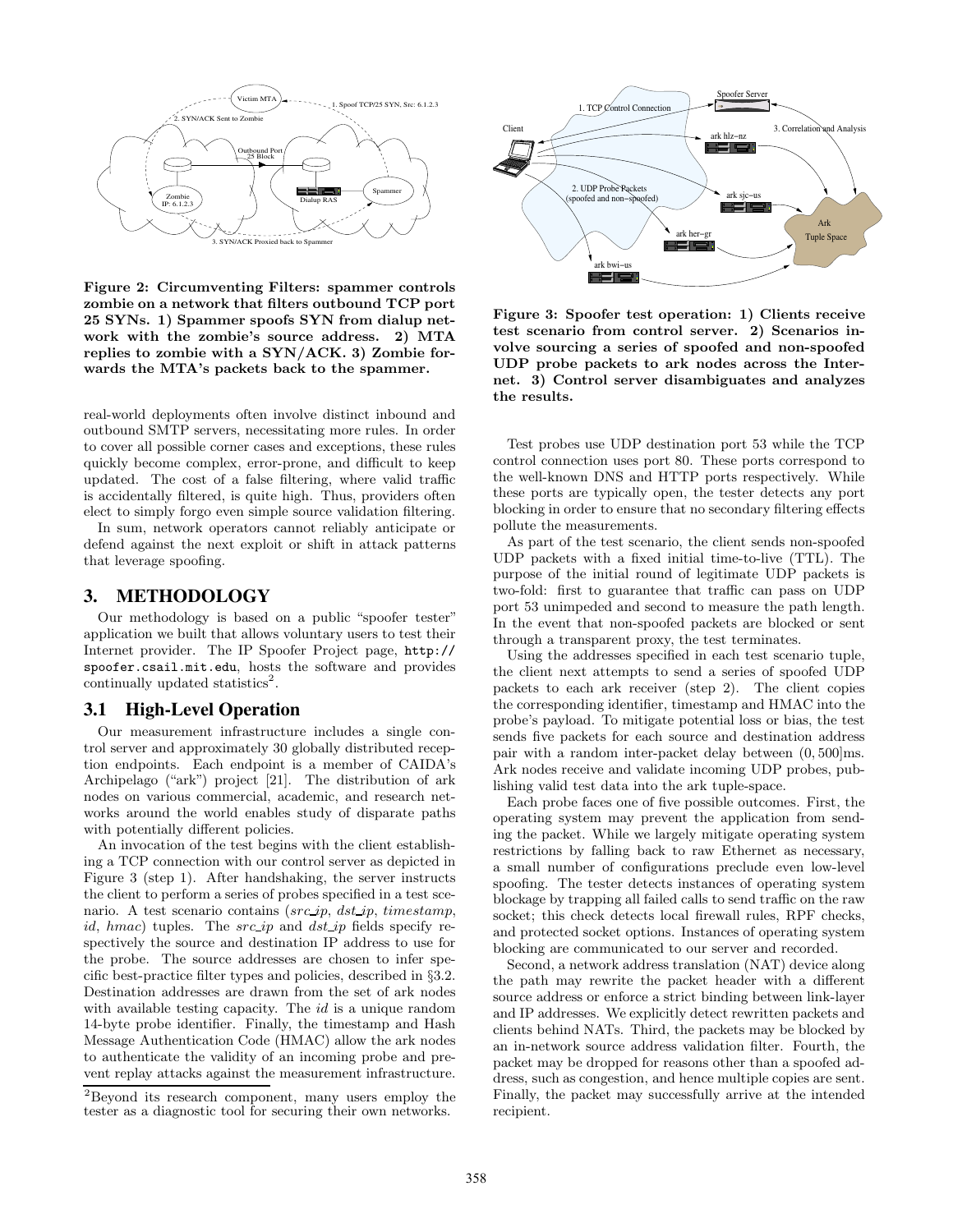| Source IP                                   | Description                     | <b>Possible Defense</b> |
|---------------------------------------------|---------------------------------|-------------------------|
| 172.16.1.100                                | Private<br>(i.e.                | Static ACL              |
|                                             | RFC1918)                        |                         |
| 1.2.3.4                                     | $\overline{\text{Unallocated}}$ | Bogon Filters           |
| 6.1.2.3                                     | Valid (i.e. in BGP              | uRPF                    |
|                                             | table)                          |                         |
| IP $\oplus$ (2 <sup><i>i</i></sup> )<br>for | Neighbor Spoof                  | $\rm MAC$<br>bindings,  |
| 0 < i < 24                                  |                                 | DOCSIS[14], etc.        |

**Table 1: Source IP addresses designed to infer common operational filtering techniques**

From the perspective of combating source-address spoofing, or, equivalently, of an adversary attempting to send spoofed traffic, one is interested in any of the locations at which defenses can be placed, including the operating system, NATs, network firewalls, etc. From the more narrow perspective of the challenges faced by network operators, we are interested in spoofed packets that reach the operator's network. This paper focuses on the latter perspective. Thus, we exclude from the analysis clients behind a NAT and clients whose spoofed packets are blocked their operating system. Complete details of excluded clients are given in the Appendix.

However, as mentioned above, our methodology detects such clients, and to provide some perspective on their presence in the data set, in  $\S 5.4$ , Figures 10(a) and 10(b), we include them as separate categories.

The control server asynchronously retrieves and stores results from the tuple-space. Probe identifiers facilitate later disambiguation between received and blocked packets. After sourcing spoofed probes, the test client performs a tracefilter run, described in §3.3. The client sends a final round of nonspoofed packets to ensure path consistency throughout the duration of the test.

Testing ends with the client exchanging test results with the control server over the reliable TCP connection. The client reports its operating system, probe packet identifiers, and a traceroute of the forward path to each ark destination. The server correlates the packet identifiers to determine which are received or lost (step 3). The server infers the filtering or lack of filtering as the difference between the two sets.

## **3.2 Detecting Filter Types**

We specifically design the test probes in such a way as to allow inference on the presence of various best practice filtering methods as shown in Table 1.

A trivial source to defend against is a private [36] addresses. Private IPs allow for site-local addressing, but should not be routable on the Internet. Therefore best practice policy dictates a static access control list (ACL) filter to block packets with private RFC1918 source addresses on ingress and egress.

The next source is as yet unallocated by IANA [22]. This address should not appear in routing tables since it is not delegated<sup>3</sup>. Network providers may maintain static ACL lists (so called "martian" filters) to block such bogon addresses, however this kind of manual maintenance is cum-



**Figure 4: Example test result: edge colors correspond to types of spoofed traffic passing between ASes. Users can visualize locations of various types of filtering.**

bersome, expensive, and error-prone given the number of network devices and churn in delegated address space. A popular automated alternative to static bogon filters is a bogon BGP feed [42] allowing providers to blackhole traffic for the feed's advertised destinations.

Spoofed valid addresses, i.e. those allocated and appearing in the global routing table, are more difficult to detect. Best practice [5] strategies dictate the use of either strict or loose uRPF. Strict uRPF finds the outgoing interface to reach the source of an incoming packet. If the outgoing interface is different from the interface on which the packet arrives, the packet is dropped. Unfortunately, strict uRPF is typically impractical given route asymmetry [17]. Instead, various modes of loose uRPF permit only packets with source IP addresses present in the routing table. Such filters are simple to implement and do not require periodic maintenance, but may be unable to block all spoofed traffic.

Finally, the tester attempts to discover the granularity of any filtering by successively spoofing addresses in adjacent netblocks. This "neighbor spoof" tries successively larger boundaries until spoofing an address in an adjacent /8. To generate the address, we exclusive-OR the host's true source address with  $2^i$  for  $0 \le i \le 24$  where i is size of the subnetwork. Intuitively we are simply negating (i.e. flipping) one bit at a time beginning with the least significant bit. Thus, we start by spoofing an adjacent /31 address which corresponds to the host's address  $\pm 1$ , i.e. the immediate neighbor's address.

The combination of multiple ark destinations and our filter type inference enables us to provide users with a graphical picture of their network filtering. For example, Figure 4 depicts the autonomous system (AS) paths probed in the course of one test; the digraph's leaves correspond to Ark destinations. Colored directed edges indicate different types of spoofed source traffic passing between ASes. In this example, ASes 22388, 668 and 6461 block private sources, whereas other ASes block bogon sources. Beyond intuitive value to users, the Ark destinations permit path-based tomography.

<sup>3</sup>While unallocated addresses appear in various routing table views, we verify 1.2.3.4 is not routed against routeviews.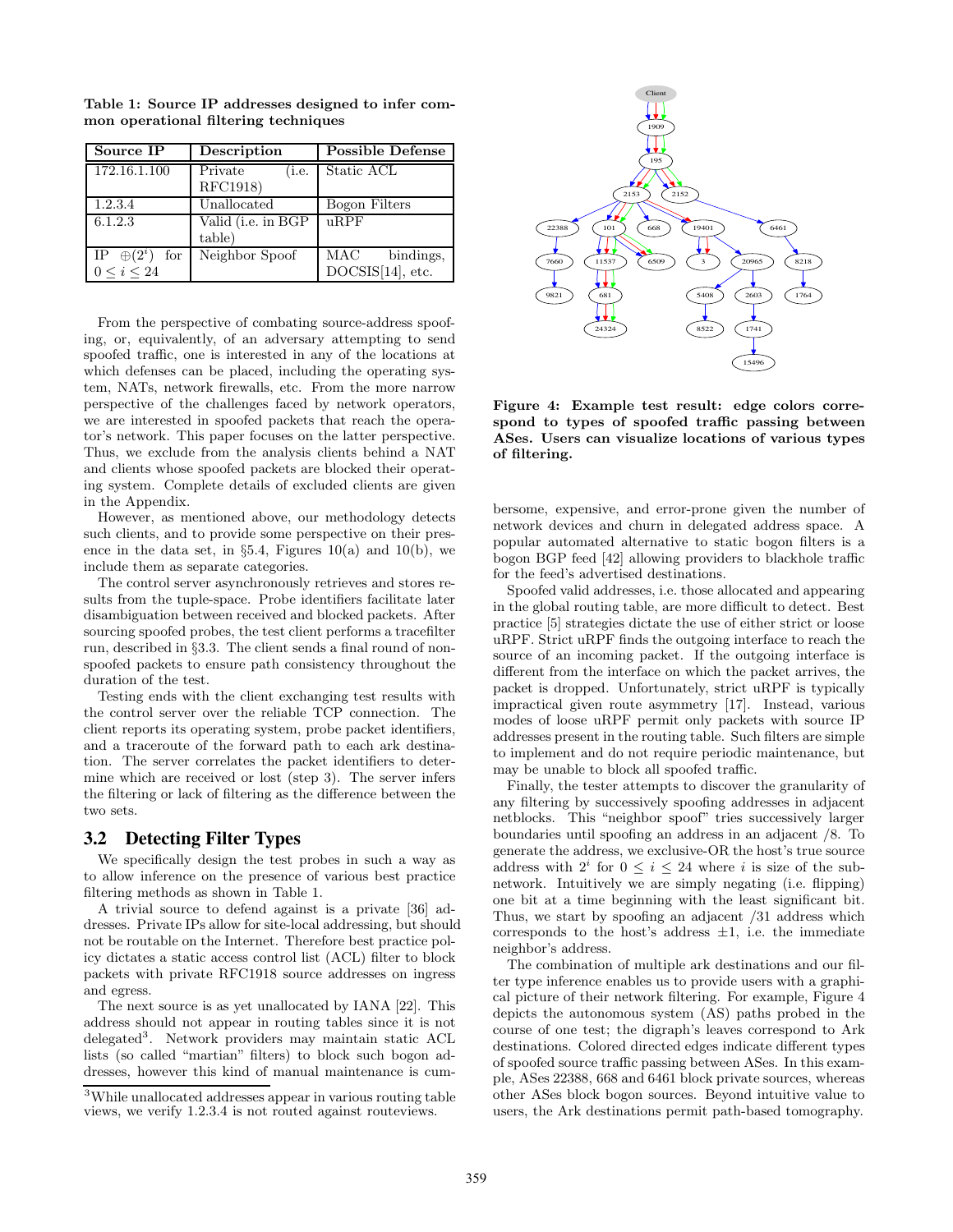# **3.3 Tracefilter**

Conventional wisdom dictates that ingress filtering is performed near the edges of the network rather than the core. In addition to the nature and extent of IP spoofing, we also locate where in the network filtering is employed with a new, novel technique we dub tracefilter. In the same spirit as traceroute [23], tracefilter depends on TTL expiration and ICMP expiration notices.

Each router along a forwarding path decrements the timeto-live (TTL) value in the IP packet header. When the TTL reaches zero, or "expires," the router stops forwarding the packet in order to prevent routing loops. Routers generate an ICMP TTL exceeded message [12] back to the source of the packet once it expires<sup>4</sup>.

Tracefilter works in conjunction with a control server we maintain, whose address we denote S. An invocation of tracefilter on a client  $C$  sends spoofed UDP packets with a source address of  $S$  and TTLs from  $1, \ldots, d$ . In this way, our server receives and processes any ICMP messages triggered by the packet<sup>5</sup>. Tracefilter probes use destination address  $S + 1$ , an IP address on the same subnetwork as the control server. While the destination address need only be a valid IP address, we use  $S + 1$  to test a valid, congruent path.

As spoofed source packets are sent into the network, those that are not blocked by a filter elicit ICMP TTL exceeded messages sent to S. Note: routers, at least Cisco routers, first execute the filter and then test the TTL – the design principle is that input filters are applied prior to forwarding, and TTL processing is part of the forwarding process, [2]. An example of a tracefilter run is shown in Figure 5 and where a source address validation filter is present at the third hop. When Tracefilter sends packets with  $ttl = 1$  and  $ttl = 2$  along the path from C to S, and the first hop router and the second hop router, respectively, generated ICMP TTL exceeded messages to S. S can infer that the spoofed packet was not filtered at the first two hops. Tracefilter then tests the third hop for filtering, and so sends spoofed source packets with  $ttl = 3$ . A source address validation filter at the third router hop determines that S belongs to a different portion of the network, therefore any packets with source  $S$ should not have originated from the network to which  $C$  is attached and hence should be dropped. No further processing of the packet is done, and thus no ICMP TTL exceeded message is sent. Hence, in this example, 2 is the highest TTL of packets that elicit an ICMP TTL exceeded message, and at the third hop is the router that filters the spoofed packet. In general, the highest TTL of packets that elicit an ICMP TTL exceeded message is one less than router hop that filters the spoofed packets. If the spoofed packets are filtered at the first router hop, then no ICMP TTL exceeded message is sent.

How can S reliably determine the originating TTL of packets C sends? ICMP TTL exceeded messages include only the first 28 bytes of the original packet (the IP header plus the first 64 bits of payload) [27]. Thus, the ICMP message quotation includes only the IP and UDP headers of the packet that triggered the message, neither of which include the original TTL of the triggering packet.



**Figure 5: Example of** *tracefilter* **second iteration: 1)** Client sends packet with  $TTL=2$ ,  $src=S$ ,  $dst=S+1$ , **payload length=**2**. 2) With no filters along first two hops, the packet expires, generating an ICMP TTL exceeded message to our server** S**. 3) The server records the originating TTL of** 2 **by decoding the ICMP message body's UDP length. Client tests entire path; the largest originating TTL is one less filtering point.**

| ΙP                  |                     |          | <b>UDP</b>         |            | Payload        |                    |  |           |
|---------------------|---------------------|----------|--------------------|------------|----------------|--------------------|--|-----------|
| SRC: S              | $DST: S+1$<br>TTL:3 |          | <b>SRC: SessID</b> |            | <b>DST: 53</b> | 000                |  |           |
| <b>ICMP</b><br>ΙP   |                     |          |                    |            |                | <b>UDP</b>         |  |           |
| Type: Time Exceeded |                     | $SRC:$ S |                    | $DST: S+1$ | TTI:0          | <b>SRC: SessID</b> |  | Len: $11$ |

**Figure 6: Tracefilter packet format and resulting ICMP TTL exceeded messages. To encode an originating TTL of 3, the tracefilter UDP packet contains a three-byte payload. To decode the originating TTL from the ICMP message,** S **extracts the UDP length from the ICMP quotation and com**putes  $TTL = Len - 8$ .

The TTL of the packet which triggers the ICMP TTL exceeded message is by definition zero. To encode the originating TTL, we pad the payload of the tracefilter packets so that the UDP length field (len) encodes the originating TTL value. For example, if the originating TTL is three,  $len = 8 + 3 = 11$ , as the UDP header is eight bytes. Our server then recovers the originating TTL of each tracefilter packet by decoding the UDP length field contained within the ICMP message body. By recording the largest received TTL from a client, the server can infer the number of hops along the path from the client to our server where spoofing filtering is employed. Figure 6 shows the format of the tracefilter packets and the ICMP TTL exceeded messages they generate.

A final detail is how C determines the maximum TTL, d, to test. The client could use a fixed maximum TTL or attempt to infer the distance itself via traceroute, but we require a more principled approach. Instead, tracefilter begins by measuring the IP path length between  $C$  and  $S$ . Tracefilter sends non-spoofed UDP packets with a TTL set to 64 so that our server can infer the IP hop length of the tested path. S extracts the TTL value from the received UDP packets and computes a distance  $d = 64 - TTL_{recv}$ . The server then communicates this distance d to the client over

<sup>4</sup>Some routers disable the diagnostic functionality ICMP messages afford to prevent specific or anticipated attacks. <sup>5</sup>While tracefilter is a measurement utility, a malicious party could spoof in this way as an ICMP DoS technique.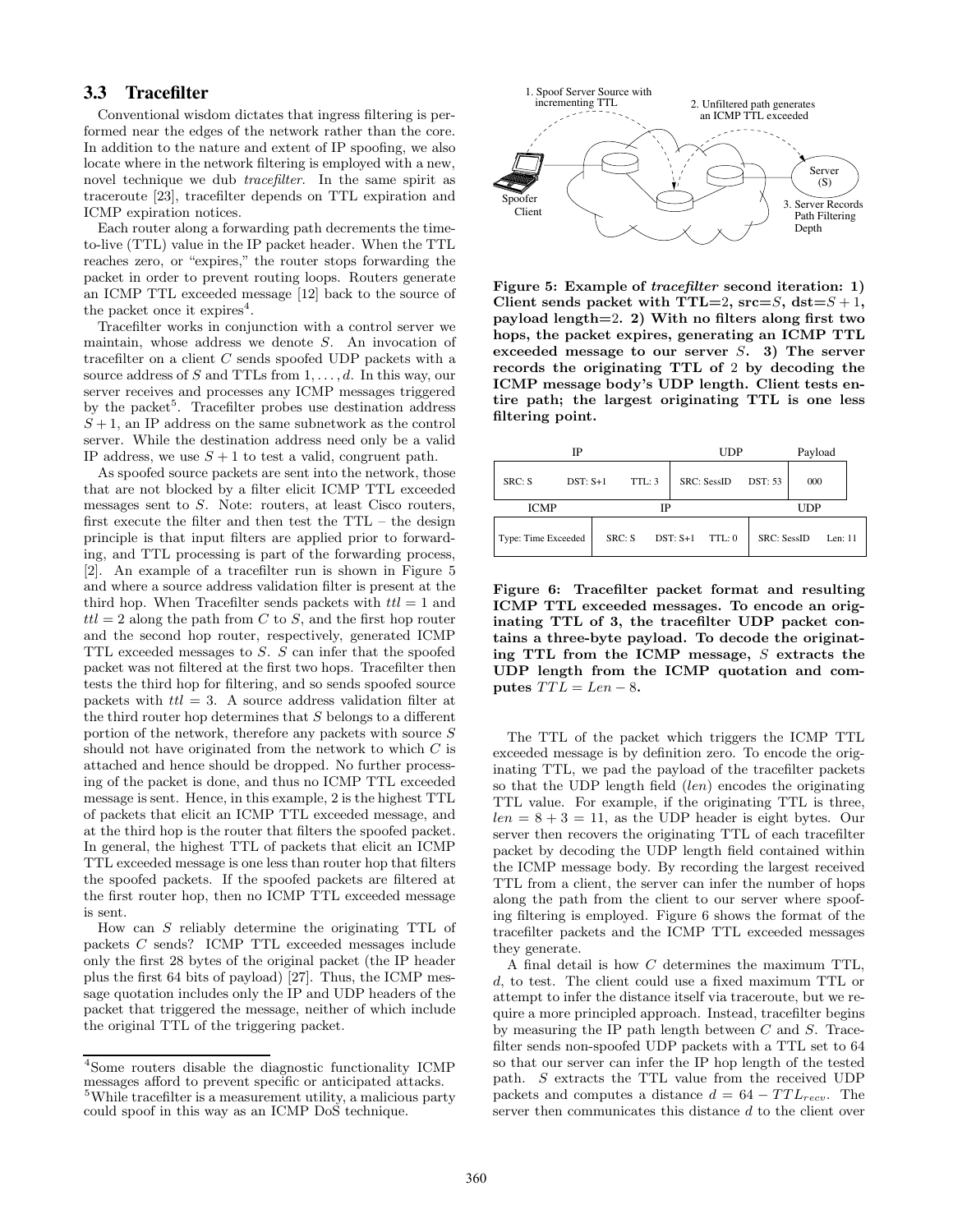the TCP connection. At the conclusion of the test, a second round of non-spoofed UDP packets are sent to ensure that the path length has not changed due to multi-path routing or topology changes. We ignore instances of tracefilter where d shows inconsistency<sup>6</sup>.

## **4. DATA SET**

This section details our data set and an analysis of its generality as compared to the Internet population. The raw anonymized data collected in this study is publicly available from: http://spoofer.csail.mit.edu/data/.

#### **4.1 Data Set Views**

Over the 50 month period between February 2005 and April 2009, we received 19,474 client reports, 12,463 of which are unique clients<sup>7</sup>.

The various analyses we perform require different subsets of this full population. For instance, we often wish to separate local filtering effects from network filtering, determine the effect of including a larger set of destinations, include only those clients which could (or could not) spoof a single type of address, understand temporal effects, etc. As such, there are multiple "views" of our data. For a formal description of the data view used in each experiment, the reader is directed to the Appendix.

The Internet's structure and policy naturally evolves over the course of data collection. Where possible, our analysis is inclusive of the entire 50 month period, and when not, we explicitly indicate sub-periods. In particular, our longitudinal results focus on two periods with the largest number of tests: a three-month window surrounding the 2005 coverage of the project in Slashdot [11] (approximately 1700 tests) and a comparable time window corresponding to our addition of the 30 CAIDA ark [21] destination nodes in February 2009 (approximately 800 tests).

## **4.2 Comparison of client set with general population**

As the clients in our data set are self-selected and represent a relatively small number of distinct IP addresses, about 12,500, it is worthwhile to compare the set of clients with an estimate of the global population to provide a sense of how representative the former is of the latter.

For an estimate of the global population, we gathered IP addresses from a series of CAIDA topology traces. These topology traces were generated by distributed traceroutes, also using Ark, that attempt to trace the route to a destination in each routed /24 address prefix in a "team probing cycle." The union of cycles in May 2009 provides approximately 20.8M unique IP addresses of which 2.3M are likely intermediate routers. Because only intermediate traceroute hop replies are verifiably routers, this imposes an upper bound of 18.6M host addresses. We aggregated these 18.6M address to unique /24's, and compared attributes of these addresses with those in the measurement set on a per-address basis and a per /24 basis. The aggregation at the /24 gran-

**Table 2: Distribution of host addresses by geography, connection speed, and domain**

| Continent        |         | <b>General Population</b>      |                 | Measurement Set                |  |  |
|------------------|---------|--------------------------------|-----------------|--------------------------------|--|--|
|                  | [perIP] | $\lceil \text{per }/24 \rceil$ | [perIP]         | $\lceil \text{per }/24 \rceil$ |  |  |
| N. America       | $37\%$  | $34\%$                         | $36\%$          | 37%                            |  |  |
| Europe           | $29\%$  | 29%                            | $33\%$          | 34%                            |  |  |
| Asia             | $28\%$  | $30\%$                         | 17%             | 17%                            |  |  |
| S. America       | $4\%$   | $4\%$                          | $4\%$           | $4\%$                          |  |  |
| Oceania          | $1\%$   | $2\%$                          | $2\%$           | $2\%$                          |  |  |
| Africa           | 0.5%    | 0.7%                           | $6\%$           | $4\%$                          |  |  |
| Country          |         | <b>General Population</b>      |                 | Measurement Set                |  |  |
|                  |         | per                            | 24              |                                |  |  |
| United States    |         | $30\%$                         |                 | $32\%$                         |  |  |
| China            |         | $9\%$                          |                 | $1\%$                          |  |  |
| South Korea      |         | 7%                             |                 | 0.5%                           |  |  |
| Japan            |         | $6\%$                          |                 | $1\%$                          |  |  |
| Germany          |         | $6\%$                          |                 | $4\%$                          |  |  |
| U.K.             |         | $4\%$                          |                 | $5\%$                          |  |  |
| France           |         | $3\%$                          |                 | $2\%$                          |  |  |
| Italy            |         | $3\%$                          | $4\%$           |                                |  |  |
| Canada           |         | $3\%$                          |                 | $4\%$                          |  |  |
| Spain            |         | $2\%$                          | $1\%$           |                                |  |  |
| Connection       |         | <b>General Population</b>      | Measurement set |                                |  |  |
| Speed            |         |                                | per address     |                                |  |  |
| <b>Broadband</b> |         | 68%                            | 52%             |                                |  |  |
| $x\text{DSL}$    |         | 18%                            |                 | $24\%$                         |  |  |
| Cable            |         | 10%                            | $16\%$          |                                |  |  |
| Other            |         | $4\%$                          | 8%              |                                |  |  |
| Domain           |         | <b>General Population</b>      |                 | Measurement set                |  |  |
|                  |         | per address                    |                 |                                |  |  |
| .edu             |         | $2\%$                          |                 | $4\%$                          |  |  |
| .org             |         | $1\%$                          | $1\%$           |                                |  |  |
| other            |         | $76\%$                         | $81\%$          |                                |  |  |
| unknown          |         | $21\%$                         |                 | 14%                            |  |  |

ularity allows us to determine if the hosts within that prefix have homogeneous properties such as geography, speed, etc.

To understand how representative our data set is as compared to the general population, we used NetAcuity [1] to determine geographic and line-speed attributes. Table 2 contains results of this comparison. The percent of addresses  $(24)$ <sup>s</sup>) in the general population and in the measurement set that are in North America is rather close, 37% and 36%, (34% and 37%). And thus, the percent of all clients outside of North America is close too; though the measurement set is somewhat over-weighted with clients in Europe and under-weighted for clients in Asia. Note: "client" refers to a host IP address, as opposed to an individual or a household.

The measurement set is quite diverse geographically, containing addresses from 132 countries. Examining the ten countries with the largest fraction of /24's, the measurement set is significantly light on addresses in China, South Korea, and Japan (it is over-weighted for addresses in India), though it is quite close for the listed European countries.

Regarding the connection speed, the category "broadband" refers to a non-determinant high speed connection, i.e. one believed to be high-speed, but whether it is, for example, cable, or Fast Ethernet or OC3 is not determined. With-

<sup>6</sup>One could guarantee path stability by examining the sources of ICMP messages on a hop basis. However, we are interested in aggregate statistics and our path-length check covers the vast majority of cases.

<sup>&</sup>lt;sup>7</sup>We received no reports of alarms or abuse, illustrating both the difficulty of, and apathy toward, preventing spoofing.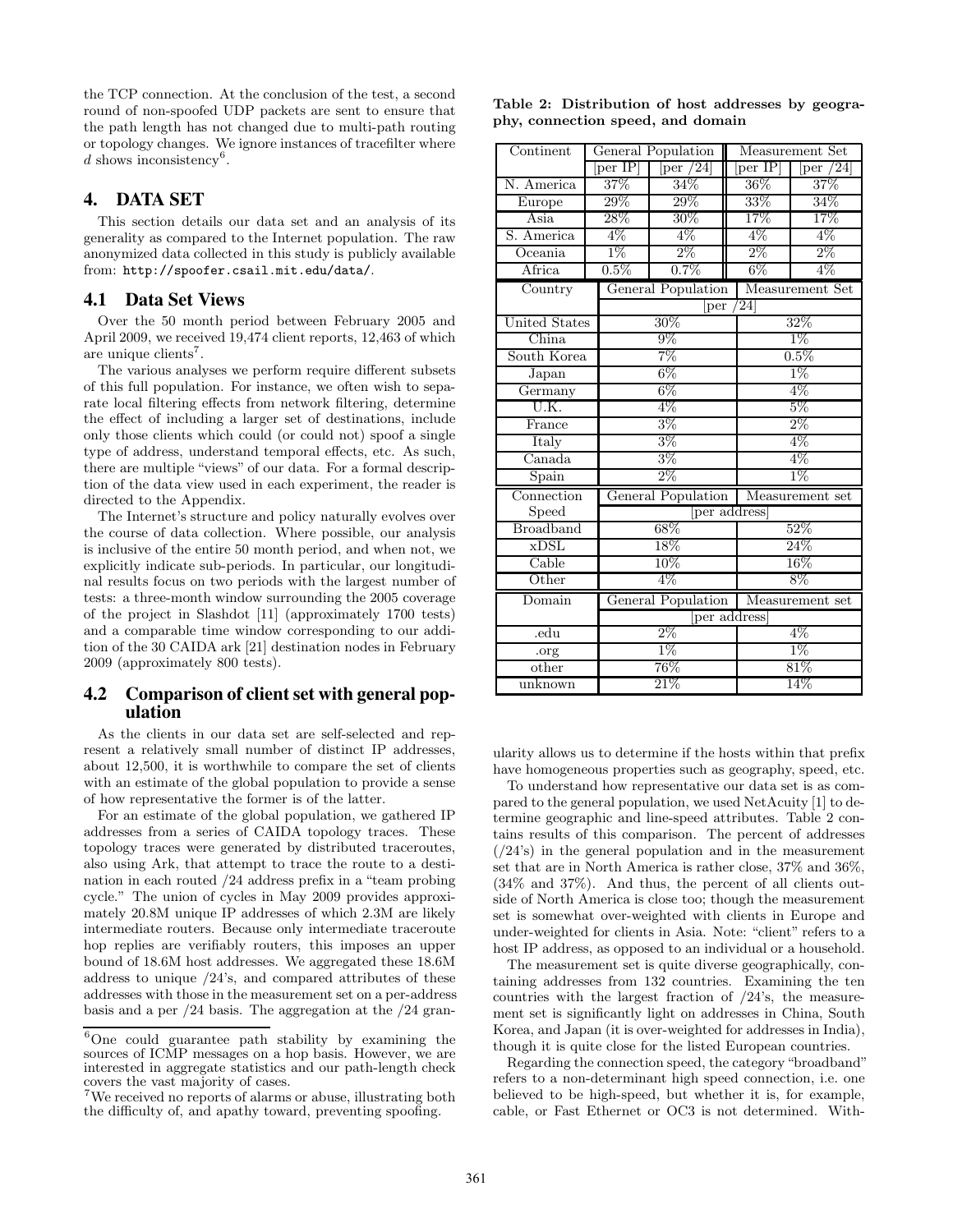out judging the accuracy of the NetAcuity determination of connection speed, at least in the present context, the measurement set is not qualitatively different from the general population.

A final concern with the self-selection of clients is whether a disproportionate number are attached at universities or research organizations (where possibly the access ISP's of these institutions is not representative). We classify addresses into four categories: .edu, .org, some other domain, or unknown (i.e. could not be determined). Although the proportion of clients in the measurement set determined to be on .edu, 4%, is higher than the general population, it is still small. The proportion on .org is also small and matches that of the general population. Regardless of the true distribution of addresses whose domain is unknown, we can say that at least 81% of the clients belong to a domain other than .edu or .org.

Overall, we are pleased with the diversity of the measurement set and how well its distribution matches the general population. While our data naturally suffers from sample bias, we believe our results are sufficiently general to accurately support the main points of the paper.

## **5. RESULTS**

This section analyzes our results along four dimensions: a) prevalence and effectiveness of different types of bestpractices filtering; b) granularity at which filtering policy is employed, and thus the ability to spoof neighboring addresses; c) location of filtering within the network; and d) variations in results dependent on origin network size, geographic location, class, etc. Lastly, we discuss tests which we remove from analysis due to secondary effects, e.g. NATs.

### **5.1 Effectiveness of Filtering**

We first examine the efficacy of existing Internet filtering on the basis of our probes specifically crafted to infer the existence of different filtering techniques. Recall that clients send spoofed source probes with valid, bogon, and private sources (§3.2) as given in Table 1. Note, all analyses within this paper treat multiple reports from the same client IP address within any given period only once.

In the most recent three-months of data collection, 31% of all clients are able to send traffic from one of the three main source addresses to at least one of our test destination receivers. This result is significant in comparison to our earlier findings of between 20% and 30% of clients, netblocks, and ASes capable of sourcing spoofed traffic [10]. These most recent findings reinforce the contention that little additional progress has been made in deploying filtering.

Which sources are most effectively spoofed through the Internet, or conversely, which are most frequently blocked? For the most recent three-month period, where the CAIDA Ark receivers serve as possible probe destinations, Figure 7 depicts the cumulative fraction of clients capable of spoofing as a function of the fraction of Ark destinations receiving each type of spoofed source probe. For example, 90% of clients could spoof a bogon address to 40% or fewer of the destinations (including zero destinations).

Note that an increase in the set of possible destinations could only increase the percent of clients that could spoof toward at least some destination. Thus from this perspective, the values reported in Figure 7 are conservative.

The y-intercepts on Figure 7 indicates the fraction of clients



**Figure 7: Distribution of client ability to spoof source types to each destination illustrating variation in filtering policies among paths.**

that could spoof to zero destinations, i.e. could not spoof to any destination. Approximately 67% of probes with valid, routeable sources, 71% of bogon probes, and 82% of RFC1918 probes are received by none of the Ark destinations. Thus, taking the complement of these percentages, approximately 33% of valid, 29% of bogon, and 18% of private sources reach one or more of our destination receivers. The relatively high incidence rate of clients capable of spoofing traffic with private source addresses is remarkable given that filtering RFC1918 traffic ("martians") involves simple, static, and widely available filtering mechanisms. Thus, a first observation is that a significant fraction of clients can still successfully send a spoofed source address, to at least some destination.

A second observation is the non-trivial variation across each type of spoofed traffic class, indicative of filtering deeper into the network such as shown previously in Figure 4, where a client is most likely able to spoof with a valid address, less so with a bogon, and least likely able to spoof with a private source. These differences correspond directly to our previous discussion (§3.2) on the relative difficulty in implementing each type of best-practice filter.

A natural presumption is that filtering is implemented at the network edge and that filtering policy is consistent without dependence on the destination, in which case a client can either spoof a given source address to zero destinations or to all destinations. Most probes with valid sources do show a strong bimodal distribution: either no destinations or all destinations receive valid spoofed traffic, where only about 4% of clients can spoof to some but not all destinations. However, for bogon and private sources, the dependence on destination is rather striking. Approximately 22% and 16% of the clients could send spoofed probes with bogon and private sources to at least one but not all Ark nodes.

These differences between sources can best be explained in the context of where in the network their corresponding mitigation techniques may be employed. For example, private RFC1918 filters are location independent in the sense that their correctness (blocking traffic with private sources while permitting other sources) does not depend on being placed close to the traffic origination point. Similarly, bogon filtering mechanisms are feasible within the core of the network. Providers adopting such mechanisms, for instance with a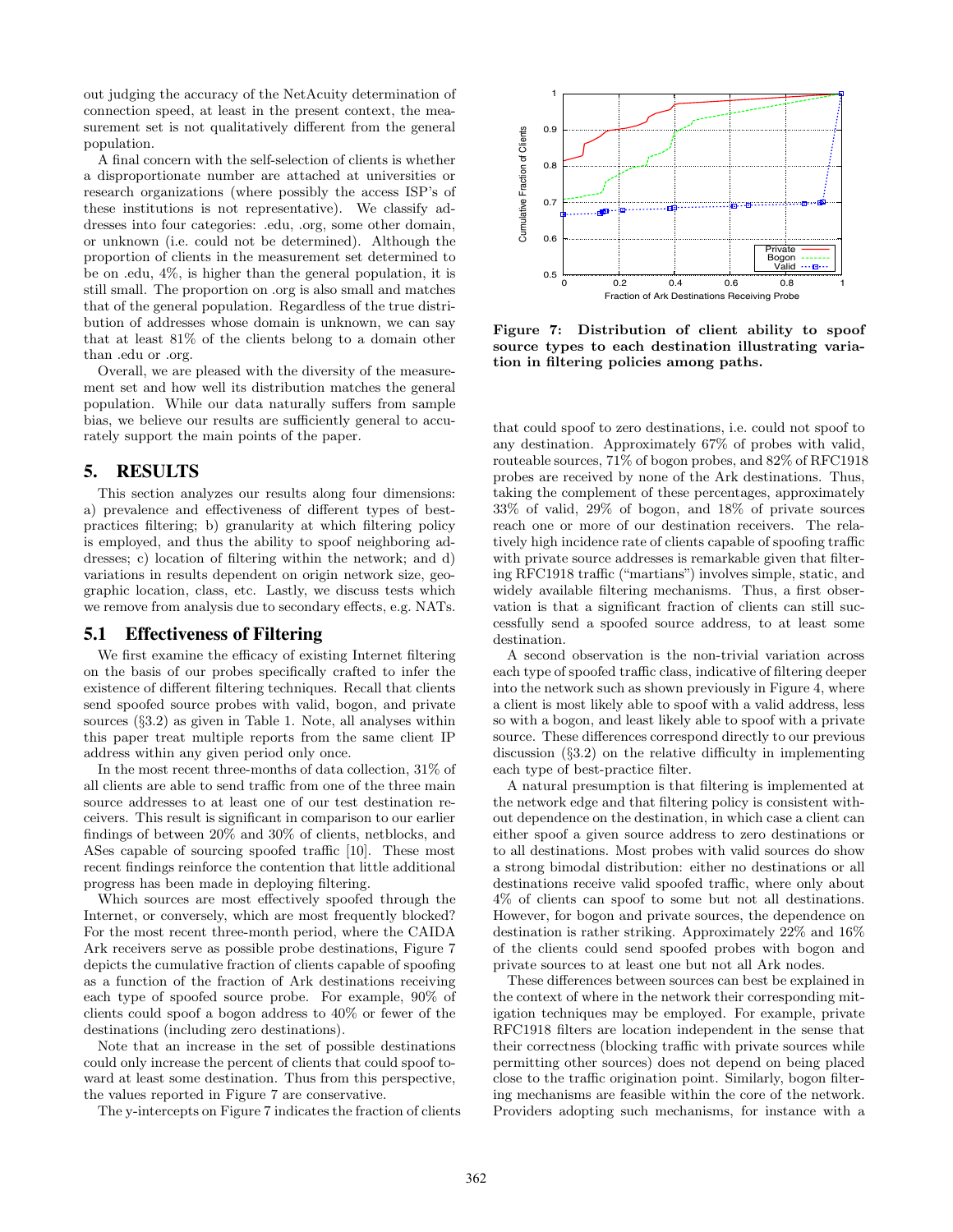

**Figure 8: Spoofing neighboring addresses: Probability mass of filtering policy granularity**

bogon BGP feed [42], need not continually and manually update filters as new address blocks are allocated. Thus, because of the large spatial diversity achieved by the Ark nodes, our results are evidence of private and bogon filters that are deployed at different points deeper within the network paths.

This is in contrast to available uRPF mechanisms [18, 45, 5] used to prevent forwarding of spoofed traffic with valid sources. uRPF is practical only at the edge: strict mode uRPF creates an intolerable number of false positives deeper in the network while loose mode uRPF is incapable of blocking spoofed traffic when deployed far from the source [39]. As such, there is no effective means for preventing spoofed traffic from reaching the destination if the edge network is incapable or unwilling to perform ingress filtering. Therefore, we see little variation among the number of destinations receiving valid traffic: either ingress filtering is in place near the origin preventing all destinations from receiving probes, or no edge filtering exists. Manual inspection of the small number of clients capable of spoofing valid traffic to an intermediate number of destinations reveals different paths from the origin where one path implements ingress filtering while the other does not, i.e. multi-homed clients with different provider policies.

While methods exist to reliably filter spoofed private and bogon sources, ingress filtering cannot be reliably depended upon to provide widespread spoofing mitigation because of deployment and incentive issues surrounding the available techniques. Thus, our measurements reinforce anecdotal evidence that concerted spoofing attacks remain a serious concern.

#### **5.2 Neighbor Spoofing**

Next, we examine the prevalence of adjacent neighbor spoofing. At one extreme, a host may be tied to a single IP address, for example using mechanisms that enforce a mapping between a host's link-layer, e.g. Ethernet address and permissible source IP addresses. Cable modems using the DOCSIS specification [14] and DSL modems often enforce these IP bindings.

At the other end of the spectrum, a host may be able to co-opt the addresses of any host on its subnetwork segment. We term the spectrum of neighbor spoofing capability the provider's filtering granularity. Filtering granularity



**Figure 9: Location of source address validation filters as inferred by the** *tracefilter* **tool**

reflects the operational tension between implementing perhost address bindings and maintaining those bindings. In the absence of automated mechanisms [46], network operators and providers have few means to enforce fine-grained anti-spoofing policies.

If the network can rely upon the source information being accurate to the granularity of a service provider, malicious packets can be more easily tracked. Worms and bots, e.g. Wisdom(j), Tsunami, W32.Blaster, etc. now have the capability to spoof addresses within the same subnetwork to evade detection. Data from the adjacent netblock neighbor scan in §3.2 allows us to analyze filtering granularity.

We examine the subset of clients able to spoof none of our three main test source addresses, but verified to be capable of reaching our server with non-spoofed UDP validation traffic. This subset includes 920 clients which probe adjacent neighboring addresses.

Figure 8 displays a probability mass function of implemented ingress filtering granularity as observed in our study. Of interest are the modes at the classful network boundaries of 24 and 16, implying that many networks are internally managed as separate /24 subnetworks. 11% of clients are able to spoof any addresses within the /16 subnetwork to which they belong, implying that these clients may spoof 65,535 other addresses. Over 77% of clients can spoof an address within their own /24 subnetwork. Therefore, even those clients which cannot spoof arbitrary sources are still frequently afforded anonymity within their own subnetwork.

#### **5.3 Filter Location**

Conventional wisdom dictates that ingress filtering is performed near the network edge rather than the core. Within the core, filter lists become unmanageably large while uRPF techniques may block legitimate traffic due to multi-homing and routing asymmetry. Less restrictive forms of reverse path filtering, loose uRPF [5], allow partial filtering in some cases of asymmetry, but at the cost of unacceptably increased false negatives [39].

However, if anti-spoofing mechanisms are deployed at the edge of the network, the edge contains the largest number of devices and interfaces. Thus appropriately deploying, managing, and maintaining these filters is operationally challenging, particularly when preventing spoofing of valid routeable addresses. As one lower-bound estimate, Bush et al. show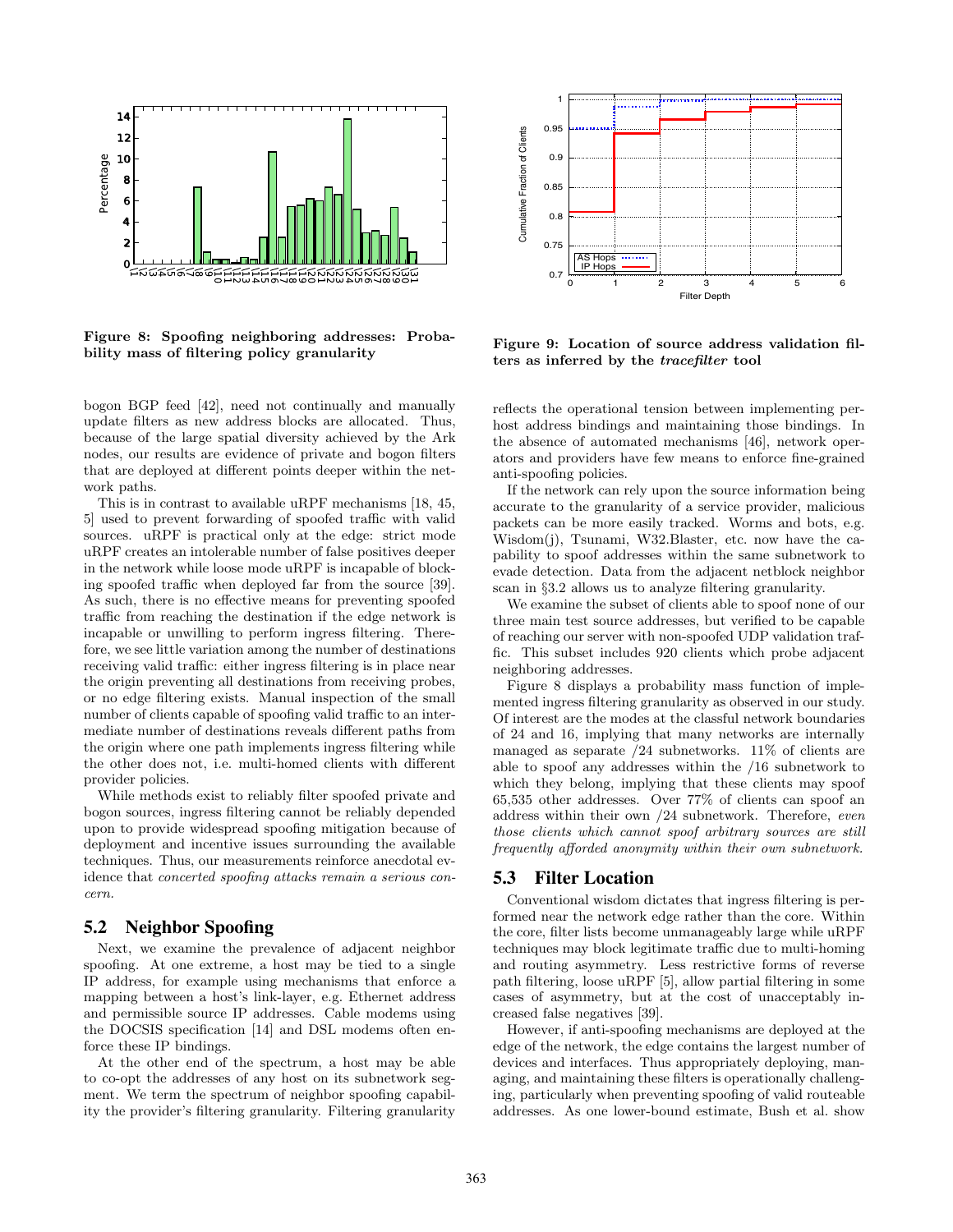**Table 3: Geographic distribution of results**

| Continent  | <b>Spoofing Successes</b> | Spoofing Rate |
|------------|---------------------------|---------------|
| N. America | 498                       | 18.2%         |
| S. America |                           | 19.4%         |
| Europe     | 389                       | 19.1%         |
| Asia       | 289                       | 32.6%         |
| Oceania    | 40                        | 25.6%         |
| Africa     | 15                        | 17.4%         |

more than 10% of all autonomous systems filter traffic to and from newly assigned (former bogon) address space [13].

Figure 9 shows the cumulative distribution of provider filter depth, measured in IP and AS hops from the client, as inferred by the tracefilter mechanism described in §3.3. Recall that tracefilter infers the location of filters which block spoofed packets with routeable sources. 80% of the filtered clients are filtered at the first hop IP router. Over 95% of blocked packets are filtered within the same AS as the source. Thus, networks today do generally rely upon the edges to properly validate source information.

These results, in conjunction with anecdotal reports of systemic reachability problems for newly allocated address space, suggest wide distribution of specific edge filters. Edgecentric filtering is not surprising given the limitations of existing filtering mechanisms, however is of significant concern in light of the deployment and incentive issues required of edge filtering. Based on our tracefilter tool and analysis of results from our data set in the next subsection, we infer that: if spoofed packets successfully traverse the first two network hops, those packets are likely to travel unimpeded to the destination.

#### **5.4 Origin Network Variation**

We assess the geographic distribution of clients in our data set to quantify testing coverage and infer any regional differences. We use the commercial NetAcuity tool [1] to map each client's IP address to a location, shedding light on a different aggregate view of our results. Table 3 numerically divides our results into continental regions, listing the number of unique client tests and the subset that can spoof. While North and South America and Europe see nearly 20% of their clients capable of any spoofing, Oceania is above 25%. Asia stands out with a greater than 32% successful spoofing rate. Although we are as yet unable to completely explain these geographic differences, a plausible explanation is that less developed countries are able to devote fewer resources to network hygiene.

To better understand these geographic variations, we examine the composition of clients based on reverse DNS names and heuristics. Our control server performs reverse DNS lookups asynchronously shortly after a test completes and any missing reverse entries we categorize as "unknown." Figure  $10(a)$  is a stacked histogram of clients on a top-level domain basis, inclusive of the most popular domains. This figure shows the distribution of clients in each domain capable of spoofing. Whereas educational domains are the most well-protected, despite having the lowest NAT rate, Japan and the organizational domains experience greater than 20% successful spoofing rates.

While Figure 10(a) includes only the most frequently ob-

**Table 4: Client ability to evade filtering based on client AS type relationship to nexthop AS**

| Client AS to         | Source Address |         |       |  |
|----------------------|----------------|---------|-------|--|
| nexthop relationship | Private        | Bogon   | Valid |  |
| Customer-to-Provider | $3.0\%$        | $6.5\%$ | 25.8% |  |
| Sibling              | 16.2\%         | 40.3%   | 79.2% |  |
| Provider-to-Customer | 8.8%           | 19.9%   | 35.7% |  |

served domains in our data set (those with at least 100 client tests), we perform a series of DNS heuristics [41] to classify each client into network type categories. We observe very low rates of spoofability for cable and DSL networks, likely due to their infrastructural ability, e.g. DOCSIS [14], to bind assigned link-layer addresses to a single IP address. In contrast, clients in commercial networks experience the highest rates of successful spoofing.

Next, we ask whether small or large networks more consistently and effectively implement source address filtering. As a relative network size estimate, we infer each AS's degree based on the number of links to other ASes present in Routeviews. We bin the AS degree into discrete ranges such that each bin is representative of at least several hundred client tests over our entire four-year measurement data set. Figure 11 reports the ability of a client to spoof as a function of that client's origin AS degree.

Although one might expect the percent spoofable to increase with AS size, for instance due to difficulty in managing a large and diverse network, no clear trend emerges based on AS degree. In fact, a more plausible explanation is that larger ASes have more resources available to securing their networks as we observe the ability to spoof decrease in relation to AS size up to providers of degree 500. Analysis on our three-month intervals similarly reveal a lack of any correlation to AS degree, although the relative percentages of each discretized bin are larger in the most recent data.

We therefore use a valley-free inference model [19] in conjunction with our collected traceroute data in order to better understand the filtering relationships between providers. Specifically, we wish to determine whether the relationship between the client network's origin AS and the nexthop AS along the path to a given Ark destination correlates with the client's ability to spoof different source addresses. We again map each client to the AS that advertises the route containing the client's IP address. Using the traceroute data from the client to each destination, collected as part of the normal test operation, we determine the true nexthop AS of our spoofed probes along each client-to-destination path.

With the client and nexthop AS pair, we use an inferred valley-free data set [15] to determine one of a provider, customer, sibling, or peer relationship between the ASes. Table 4 shows the relative inter-AS spoofing ability percentages for each type of traffic as a function of these inferred AS re $lationalitys<sup>8</sup>$ 

Several points from the AS relationship data bear notice. First, customer to provider links more frequently implement ingress filtering measures and block spoofed traffic.

 $^8\rm{Too}$  few tests originate from peering networks to form a reliable inference; the union of complete AS paths may provide better data on peer source address validation.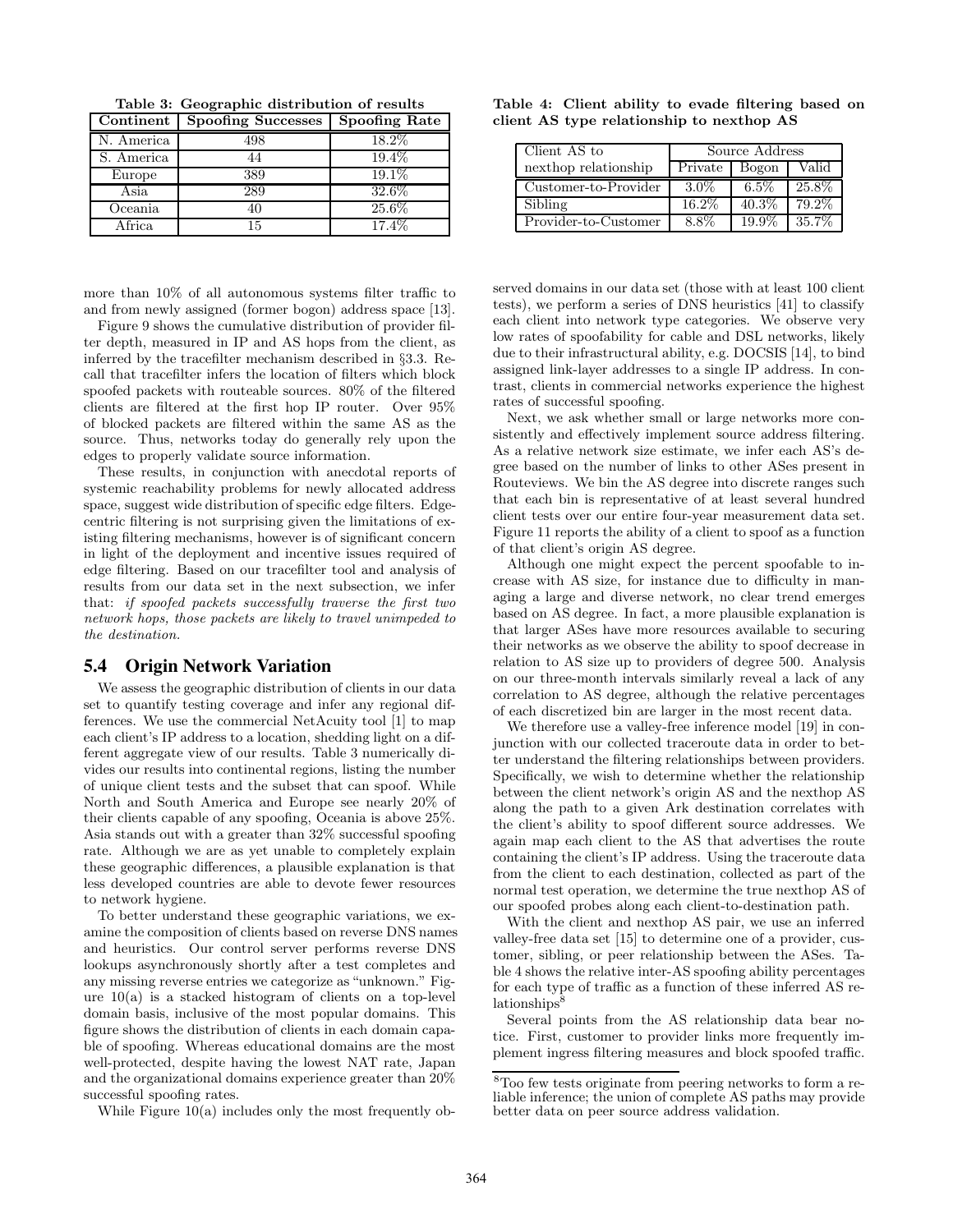

(a) Domain differences in spoofing abilities

(b) Network class differences in spoofing abilities

**Figure 10: Observed variation in spoofing abilities across network types and locations**



**Figure 11: Discretized client origin AS degree versus ability to spoof**

However, customer to provider links remain susceptible to spoofed traffic using routeable sources. Sibling relationships understandably show the lowest filtering rates as these relationships are indicative of ASes owned by the same organization. Thus, while private and bogon filtering has been effectively deployed on customer to provider edges, networks are ill-prepared to provide protection from valid, routeable spoofed sources.

#### **5.5 Secondary Spoofing Failures**

This subsection discusses secondary spoofing failures, where the client is unable to send spoofed source traffic due to local configuration. We entirely omit secondary spoofing failures from our filtering analyses as we cannot disambiguate local effects from provider filtering. However, these secondary effects shed light on an attacker's ability to leverage a compromised machine for the purpose of spoofing.

The most prominent cause of local spoofed packet blocking is NAT. Our server detects instances of NAT in two ways, via the client's locally assigned address and upon reception of a packet whose spoofed source is rewritten. We disregard these sessions, more than 30% of all tests, as we cannot infer whether spoofing would have been successful without the NAT in place.

Recall that clients send non-spoofed UDP packets to establish validity. Approximately 5% of the test instances fail to transmit these ground truth non-spoofed UDP port 53 probes and are ignored in our filtering results. The most likely explanation for these non-spoofed failures is DNS proxies and firewalls. Analysis of the top-level domains of these clients reveals approximately 28% belonging to .net, 20% unknown, 20% .com, 4% .edu, and the remainder in the noise, suggesting that these failed instances do not represent a significant source of measurement bias.

The third cause of local spoofing failures is operating system imposed protection mechanisms. Some operating systems, most notably recent version of Windows, forbid raw sockets from sending spoofed source packets. Similarly, local host firewall rules can present a situation where the raw socket calls succeed, but packets are blocked by the operating system on the send operation. While such operating system-level security enhancements are a positive step toward preventing spoofing which the community should welcome, they are not a complete solution. For example, our testing client detects instances of attempted operating system blocking and adapts by crafting raw Ethernet frames addressed to the host's local router<sup>9</sup>.

A compromised host and motivated attacker can circumvent operating system spoofing checks in similar ways, by using raw Ethernet, modifying the operating system, removing firewall rules, etc. Thus, we must not depend on the security of end-hosts as a solution to source IP address spoofing.

## **5.6 Evolution of Filtering**

The scope and duration of our data collection, four years and over 12,000 clients, allows us to form initial observations about the evolution of Internet source address filtering. Because network policy and structure will naturally change over such an extended period, we restrict the comparative analysis in this subsection to fixed-size three-month windows in order to mitigate error accumulation while maintaining reasonable and comparable sample sizes.

Since we depend upon voluntary clients running the tester

<sup>9</sup>The OS could further restrict spoofed IP over Ethernet frames, but all OS protections may be circumvented by a determined attacker.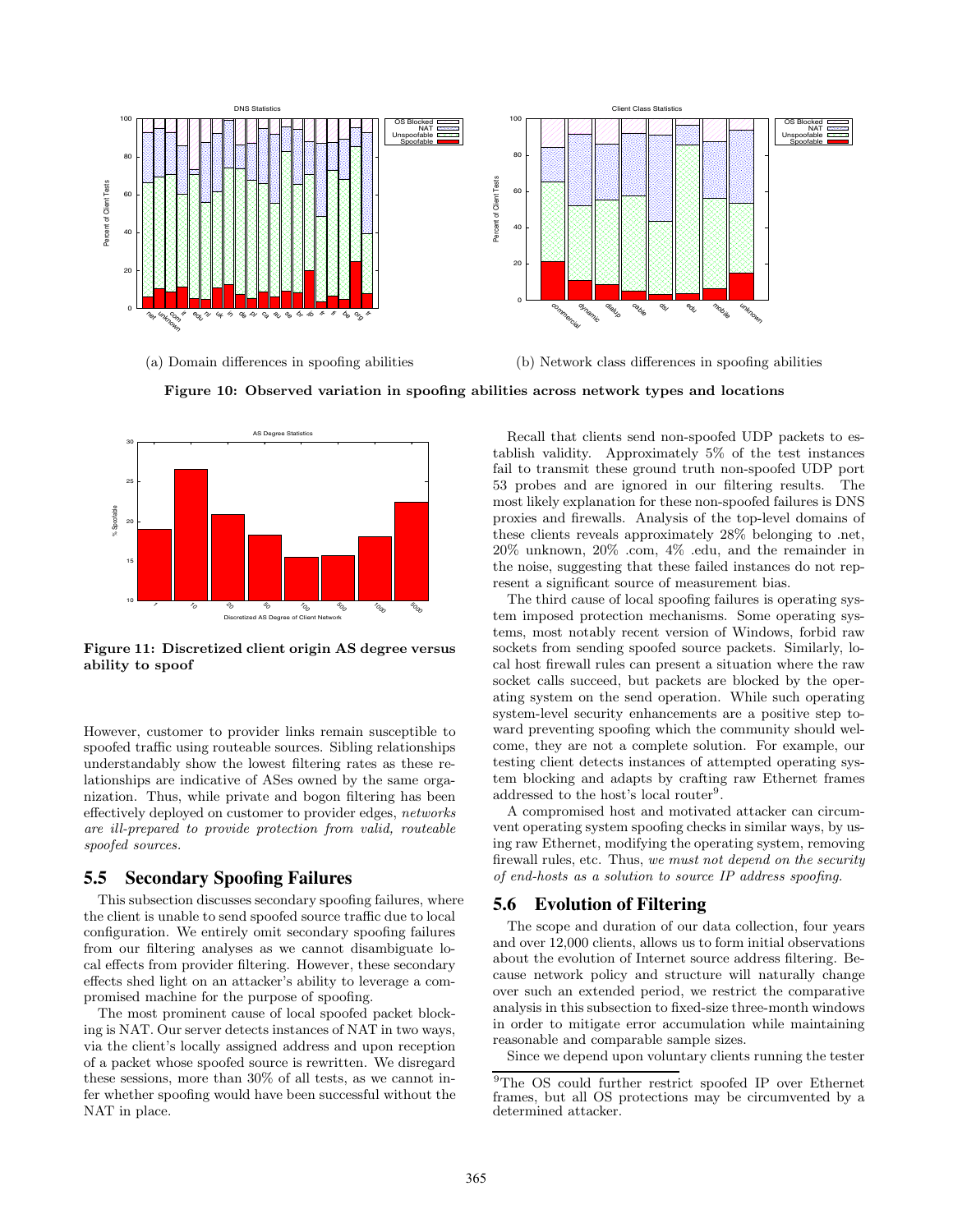**Table 5: Longitudinal comparison between threemonth periods in 2005 and 2009 with 1,100 and 400 distinct clients respectively.**

|                  | Proportion Spoofable |                  |                |  |
|------------------|----------------------|------------------|----------------|--|
| Metric           | 2005                 | 2009             | 2009           |  |
|                  | (single dest)        | (single dest)    | (all dests)    |  |
| Sessions         | $18.8 \pm 3.2\%$     | $29.9 \pm 6.0\%$ | $31.2 \pm 6.0$ |  |
| <b>Netblocks</b> | $20.0 \pm 3.5\%$     | $30.2 \pm 6.4\%$ | $31.7 \pm 6.5$ |  |
| Addresses        | $5.0 \pm 1.8\%$      | $11.0 \pm 4.1\%$ | $11.1 + 4.1$   |  |
| $_{\rm ASes}$    | $23.4 \pm 5.0\%$     | $31.8 \pm 7.6\%$ | $34.1 \pm 7.6$ |  |

client, the number of samples received in any fixed time window varies. Some weeks see fewer than 10 clients while other weeks experience more than 1000, corresponding to events where the project is publicly advertised [11]. We therefore examine and compare the two three-month windows with the largest number of tests that are well-separated in time.

The two intervals we examine are separated by four years: a three-month interval surrounding the Slashdot event in 2005 [11] and a recent three-month window starting in February 2009. The two windows include approximately 1,100 and 400 distinct client samples respectively, after removing approximately 35% and 50% of clients from analysis due to secondary effects such as NAT.

Table 5 compares the two periods and provides 95th percentile confidence intervals. As we added the multiple Ark destinations in 2009, we separate the 2009 period into two columns corresponding to the period inclusive of just the single destination and the period with all destinations. In this fashion, we can isolate temporal effects from any effects due to increased resolution from multiple destinations.

We classify a session as "spoofable" if any probe using one of the three main source address types (valid, bogon, or private) reaches any one of the destination Ark receivers. We further require non-spoofed validation traffic to reach the destination in question and the packets must arrive at the destination without having been rewritten by a NAT.

With routing information from RouteViews [28], we map each client to its origin netblock and AS. From the size of an individual client's netblock, we extrapolate the number of IP addresses for which the client's report is representative as a means of providing relative comparison estimates. Note, however, that multiple distinct client reports within one of the three-month windows can provide contradictory information. For example, consider two clients residing on different networks, but belonging to the same AS. If the first client experiences anti-spoofing filters on the local network, while the second client has none, there will be conflicting evidence for at the AS level inference. We resolve such inconsistencies by using the most recently available data.

Unfortunately, not only do we not find any improvement in the prevalence of Internet anti-spoofing filtering, our most recent results reveal an increase in the ability to spoof over the period in 2005. For example, comparing the two time periods where the same, single destination is used (columns 1 and 2), the percent of Sessions that were able to spoof increased from 19% to 30%. The inclusion of multiple destinations (column 3) yields a further, though only minor, increase. We posit that source validation filtering has not kept up with the Internet's growth and evolution.

# **5.7 Spoofing Behind NATs**

Finally, to underscore the subtleties in attempting to provide network security through point solutions, we detail a test instance in our results where a NAT did not provide the intended anti-spoofing isolation.

Sending spoofed source packets from behind a NAT is generally assumed to be futile as most NATs rewrite source addresses in order to connect multiple machines behind a single public IP address. Surprisingly, we found a successful tracefilter (§3.3) result for a client despite the client residing behind a source-rewriting NAT. This result was unexpected as tracefilter depends on sending spoofed source packets into the network.

In cooperation with the user, we discovered the following faulty behavior of this particular NAT implementation. The NAT rewrites tracefilter packets with source  $S$  to the public external address  $E$  while preserving the TTL, as is common in NAT devices. The resulting ICMP messages are returned to the NAT's externally facing interface with address E. The NAT performs the normal reverse mapping and rewrites the ICMP packet to have destination S. However, the faulty implementation does not check on which interface the S to E mapping exists. The NAT determines that these ICMP packets with destination S should be sent out the external interface. Our server, S, successfully receives the spoofed source packets. Thus, the NAT is malfunctioning by maintaining only an  $S$  to  $E$  mapping and relying on its routing tables to send rewritten packets. Correctly implemented NATs either maintain an  $S, E,$  interface tuple, or prevent sources with addresses other than those from the local interface's network. This unexpected implementation illustrates the difficulty in protecting against spoofing. We cannot reliably anticipate the next exploit or shift in attack patterns that leverage spoofing.

# **6. DISCUSSION**

Our measurements demonstrate the Internet's vulnerability to IP source address spoofing, and attacks which exploit this vulnerability. While the rise of large-scale zombie farms and NAT deployment can provide a similar level of anonymity, negating the need for spoofing in certain classes of attack, Section 2 demonstrates three recent attacks dependent upon forging IP sources. Recent reverse traceroute methods in the research community even rely on the ability to send spoofed source packets [25], and find networks sufficiently open to permit their methods. The Internet's architectural inability to prevent spoofing implies we cannot reliably anticipate or defend against the next exploit or shift in attack patterns that leverage spoofing. Hence, network operators are forced to rely upon defensive point solutions to mitigate known spoofing attacks. This section examines the larger implications of our results.

#### **6.1 Network Evolution**

At the onset of this research [10] we privately predicted that worms and viruses would adaptively and intelligently exploit spoofing as permitted by local conditions. Today we see just such activity and ability (§5.2). A further increase in spoofing is likely given the growing capability of network defenders to quickly respond with selective filters for hosts attacking from fixed addresses. Spoofing provides a means to evade detection by confounding automated systems which attempt to characterize attacks.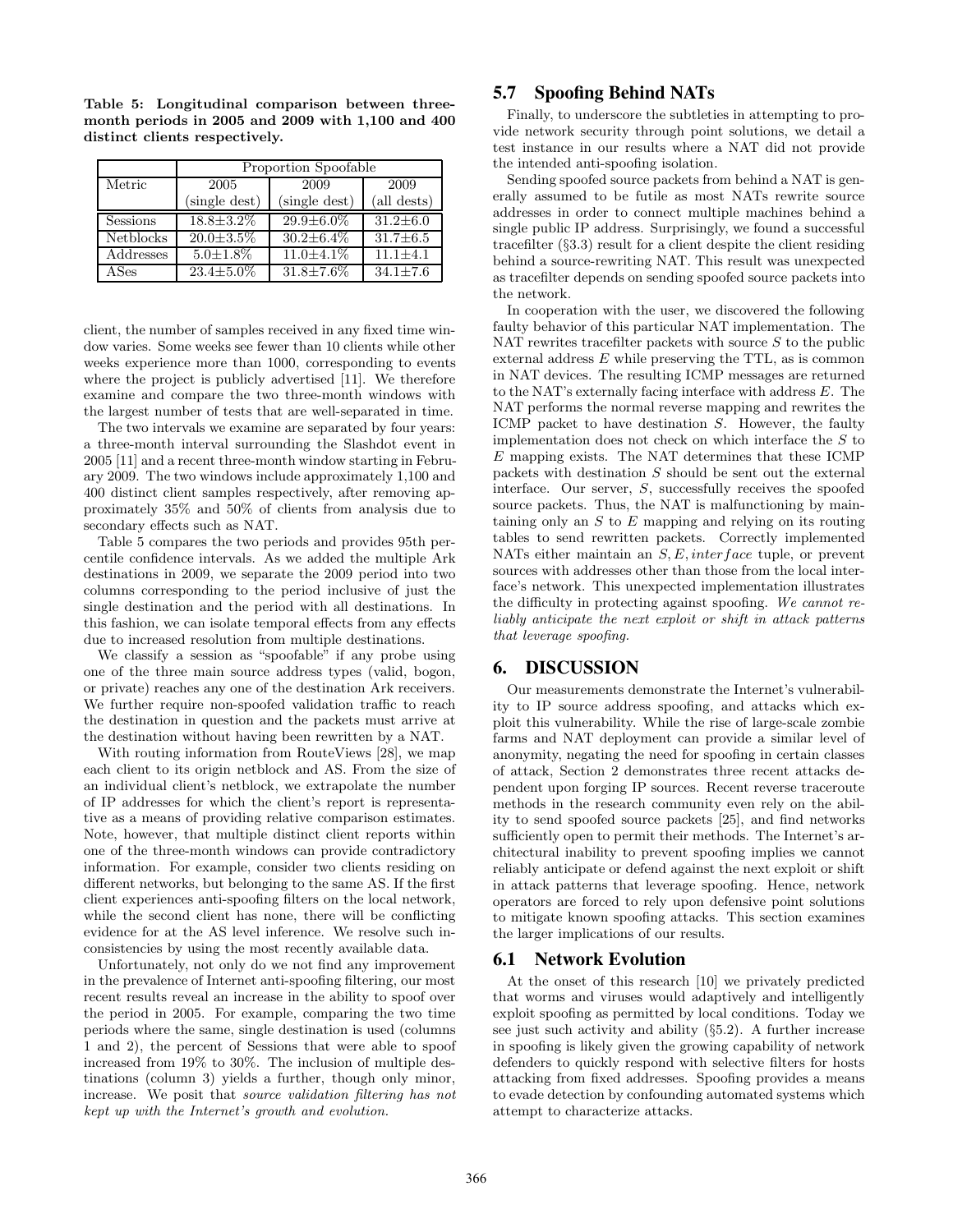As the Internet evolves, new and non-obvious incentives to spoof are arising with potentially far-reaching impact. For example, provider adoption of bandwidth metering or caps in service plans creates an opportunity for strategic users to exhaust the volume budget of their neighbors via spoofing. In general, the confluence of economics, security, and anonymity factors being added to the network create potential incentives to spoof.

IPv6 introduces challenges and opportunities for managing spoofing. Address allocation in IPv6 is intended to alleviate fragmentation and aggregation issues that plague IPv4 networks. Stricter hierarchical address allocation in IPv6 promises to remove global routing table bloat and make many of the issues associated with uRPF filtering manageable. For example, careful IPv6 address assignment enables providers to filter packets from outside their address range without fear of blocking an address from a legitimate downstream customer. However, in practice, many IPv6 networks are obtaining provider independent space, implying that mitigating spoofing in IPv6 networks will be no easier than with IPv4 today. Worse, neighbor spoofing in IPv6 is more problematic as the space of possible neighbor addresses is huge. A provider that assigns an entire /64 to an interface enables malicious hosts to spoof a range of addresses many times larger than the entire 32-bit IPv4 address space.

We recently implemented IPv6 testing in the spoofer client and are just beginning to collect results. Thus far, all IPv6 clients are capable of fully spoofing IPv6 sources, both allocated and unallocated, and even link and site-local sources. This lack of IPv6 filtering suggests that the majority of effort within the IPv6 community is focused on connectivity rather than security. For example, many islands of IPv6 connect through IPv4 tunnels that do not perform IPv6 source validation. As IPv6 becomes more prevalent, we expect spoofing to be at least as problematic as it is in IPv4.

Our measurements indicate that spoofing remains, and will remain, a viable attack vector given the available defense mechanisms. The network is likely to evolve in a direction which makes ingress filtering ever more complex, forcing operators to choose between security and the fragility of their system. Further, the sophistication of attackers and their uses of source address spoofing will only increase.

#### **6.2 Defining a Solution Space**

Our results provide insights into the Internet's lack of packet-level accountability despite clear need and long historical record of spoofing-based exploits:

- **Protection of provider from spoofed sources:** Providers are driven by economics and have little incentive to deploy, maintain, and support current best practices filtering [3]. Existing spoofed-source filtering mechanisms protect all networks except the deploying network who may still receive anonymous, malicious traffic from third-parties that do not properly filter. Therefore, providers realize no benefit, yet must invest resources and risk committing implementation mistakes. Since filtering mistakes can result in accidental blocking of legitimate traffic and customers, e.g. in the event of a routing or configuration change [38], the economic disincentive to filter is strong.
- **Protection of provider's address space:** Providers wish to protect their own address space from being

spoofed by hosts within other regions of the network. Existing schemes have no such provision; even with nearly universal deployment of ingress filtering, a provider cannot guarantee that their addresses are not being used maliciously elsewhere in the network.

- **Feasible deployment:** Current best practice filtering is implemented near network edges, and a single unfiltered ingress point provides a means to circumvent global spoofing protection mechanisms. Thus, while ingress filtering is incrementally deployable, the benefit of any single deployment is small. Effective deployment of spoofed source filtering requires largescale coordinated cooperation, unlikely among competing providers.
- **Speed, scalability, and availability:** uRPF is relatively light weight, but often unavailable or performs poorly even on modern commercial hardware [37].

In response to the relative failure of best practice methods to provide a proactive approach to anti-spoofing, several research initiatives explored the feasibility of reactive techniques. Proposed packet marking [8] and traceback [40] schemes trace spoofed packets to their origin, removing the advantage of anonymity. Unfortunately, while providers have created ad-hoc methods to aid against spoofing-based attacks [20], none of these traceback methods are available in commodity hardware. Thus, reactively finding and blocking spoofed traffic remains a largely manual and time-consuming process, requiring expensive inter-ISP cooperation, rendering it an unsolved problem for network operators.

#### **6.3 Lessons on Anti-Spoofing Design**

These observations on existing best practices imply that any voluntary scheme must protect parties who implement it from receiving spoofed traffic without relying on largescale distributed coordination or cooperation. For a scheme to be viable, it must further protect the deploying provider's own address space from being exploited. Finally, it must be possible to deploy any solution not just at the network edge, but within the network core. Such a solution would permit a small number of large transit providers to significantly affect the ability to spoof.

Anti-spoofing mechanisms are an engineering balance between filtering granularity, accuracy, speed, and cost. Probabilistic schemes that produce false positives [9] should not be ignored: soft responses such as placing suspected spoofed traffic on separate deprioritized queues may be an acceptable design solution given cost and speed constraints.

Our adjacent neighbor spoofing measurements demonstrate that even hosts unable to spoof in general are frequently capable of forging neighboring addresses from within their own network. Thus, there exist natural tradeoffs between the granularity at which source authenticity is enforced, i.e. at the host, network, or AS boundaries, and the cost in providing such protection.

However, where in the network to perform source validation and the appropriate granularity is only part of the architectural design space. Whether to validate the source information based upon implicit or explicit properties of the packet as shown in Figure 12 is an additional consideration. Such a division is a useful metric in evaluating proposals from the research literature: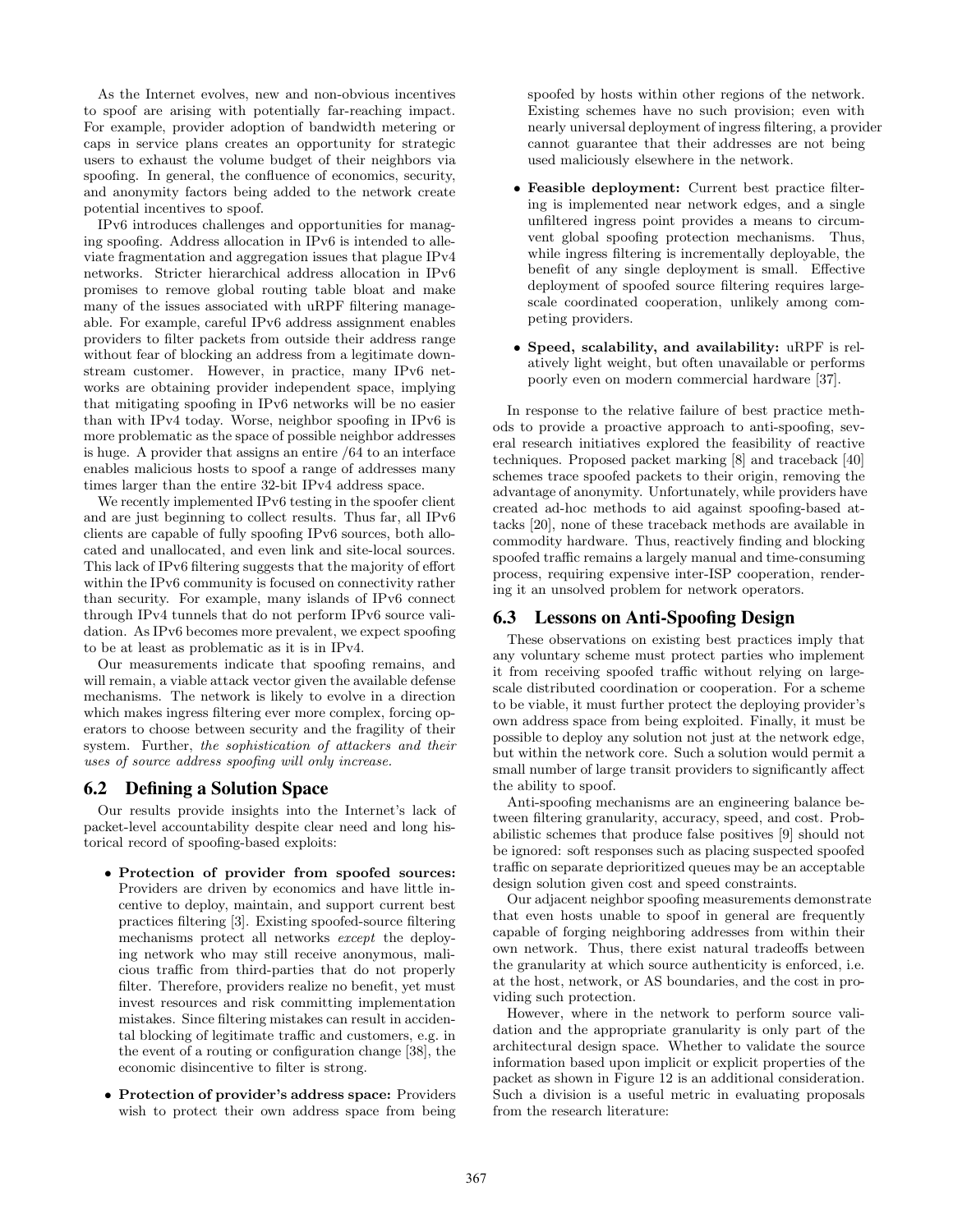

**Figure 12: Source validation can be based upon implicit or explicit packet properties, balancing accuracy and validation cost.**

- **Explicit:** In an explicit validation scheme, packets or flows carry an explicit authentication token. The authentication may be a cryptographic signature enforced by the end systems or labeling performed by the network as in recent capabilities schemes [26]. Such cryptographic primitives provide much stronger, albeit complex, protection. Alternatively, the StackPi packet marking scheme of Yaar et al. [47] deterministically encodes a packet's path traversal into its IP header. Once a packet is deemed hostile, all subsequent packets with that path identifier can be rejected, regardless of the source address. StackPi does not detect spoofed packets, but permits marking-based filtering, trading accuracy for performance and incremental deployment capability. It also requires adding software support and processing overhead to routers on the Internet and any host interested in the path information, a formidable obstacle to vendor or operational adoption.
- **Implicit:** In an implicit validation scheme, such as the filtering done in today's networks, packets are validated based upon knowledge of local topology and address space assumptions. For example, Jin et al. introduced a scheme to block spoofed packets based on hop count [24], while Duan et al. detail a filtering mechanism based on feasible path construction [16]. Neither of these approaches meets the cost and accuracy requirements of operators.

# **7. CONCLUSION**

Source information in a packet enables two architecturally useful functions: the ability to establish bi-directional communication and meaningful error reporting, e.g. ICMP messages. Unfortunately, IP addresses are overloaded to serve as a network identifier, location, and authentication token. Today, many authentication and authorization policies are based upon IP addresses. A popular means of providing spam protection for example, is dynamic IP blacklists. Such use of source IP addresses for identity may solve an immediate problem, but by its nature is difficult to manage and guarantee correctness – undermining well-meaning attempts at security. Further, the potential damage of unintentionally blacklisting innocent parties may outweigh the protective benefit obtained by IP source-based authentication.

While it is beyond the scope of this measurement work to evaluate the security of clean slate designs, we recognize the fundamental weaknesses of the existing IP architecture that allow IP source address spoofing and prevent any adequate technical response. Clean slate designs that tackle the problem of overloaded IP address semantics, also obviate many problems associated with IP source address spoofing.

Finally, non-technical approaches to mandating and enforcing existing ingress filtering methods represent a second type of clean slate approach, perhaps better considered as "policy architecture" innovation. For instance, governments might enact regulations that require networks to implement filtering, overcoming the aforementioned incentive issues. In such a scenario, networks that facilitate spoofing-based attacks could be held legally liable for damages incurred to victims of such attacks. While Internet regulation is fraught with peril in at least three dimensions of policy architecture (legislative, executive, and judicial), such regulation may be eventually considered an acceptable compromise in return for the security it affords. A softer approach to incentive modification is to provide a weekly public summary of networks observed to permit spoofing and publish the summary to operational mailing lists. Such techniques have been used in the past, for instance the weekly routing table report [6] which identifies providers improperly disaggregating prefixes in the routing table, with success. As with many other aspects of Internet security, a combination of technical and non-technical approaches may be the most tenable solution to mitigating the ability to spoof.

#### **Acknowledgments**

The authors would like to recognize Emile Aben, Mike Afergan, Steven Bauer, Simson Garfinkel, Richard Hansen, Aaron Hughes, Simon Leinen, Teemu Schäbl, Karen Sollins, and John Wroclawski for constructive discussions and testing. Tracefilter germinated from an insightful conversation with John Curran. Special thanks to Vern Paxson for invaluable feedback.

## **8. REFERENCES**

- Netacuity IP intelligence, 2009.
- http://www.digital-element.com/.
- Private communication with Cisco engineering, May 2009. [3] L. Andersson, E. Davies, and L. Zhang. Report from the
- IAB workshop on Unwanted Traffic. RFC 4948, Aug. 2007. [4] Arbor Networks. Worldwide infrastructure security report, 2008. http://www.arbornetworks.com/report.
- [5] F. Baker and P. Savola. Ingress Filtering for Multihomed Networks. RFC 3704, Mar. 2004.
- [6] T. Bates, P. Smith, and G. Huston. CIDR Report, 2009. http://www.cidr-report.org.
- [7] S. M. Bellovin. Security problems in the TCP/IP protocol suite. *Computer Communications Review*, 19:2:32–48, 1989.
- [8] S. M. Bellovin. ICMP traceback messages. IETF Internet Draft, Sept. 2000. http://www.cs.columbia.edu/~smb/ papers/draft-bellovin-itrace-00.txt.
- [9] R. Beverly. *Statistical Learning in Network Architecture*. PhD thesis, MIT, June 2008.
- [10] R. Beverly and S. Bauer. The Spoofer Project: Inferring the extent of source address filtering on the Internet. In *Proceedings of USENIX SRUTI Workshop*, July 2005.
- [11] R. Beverly and S. Bauer. Can you spoof IP addresses? *Slashdot*, May 2006. http:
- //it.slashdot.org/article.pl?sid=06/05/02/1729257. [12] R. Braden. Requirements for Internet Hosts -
- Communication Layers. RFC 1122, Oct. 1989. [13] R. Bush, J. Hiebert, O. Maennel, M. Roughan, and
- S. Uhlig. Diagnosing the location of bogon filters. NANOG 40, June 2007.
- [14] Cablelabs. Data over cable service interface specification (DOCSIS), 2006. http://www.cablemodem.com/.